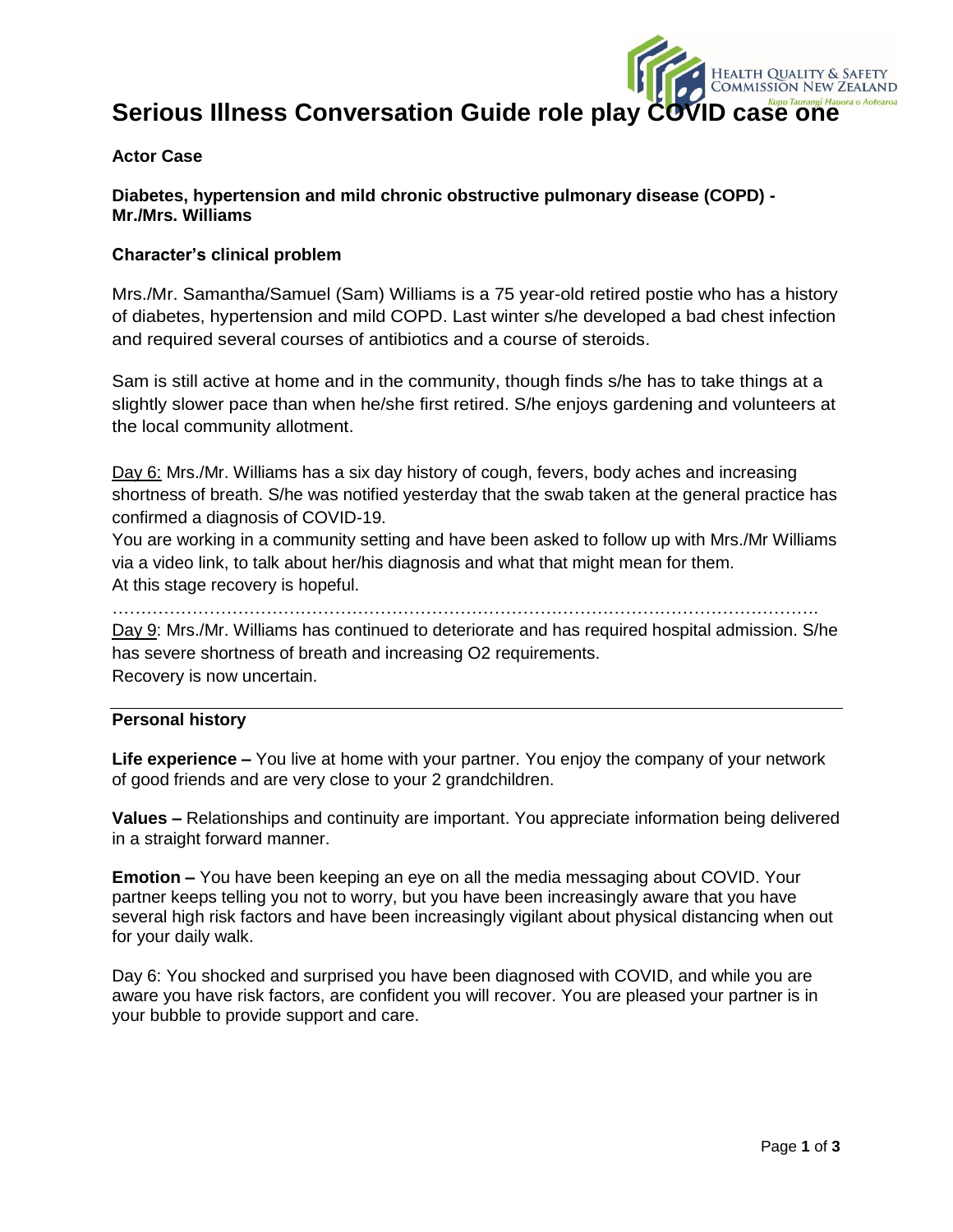

Day 9: You are increasingly scared and worried about your deterioration in health. You always assumed you would get better but are now realizing you may not. You are tired, exhausted and your thoughts are turning to putting provisions in place for your whānau if you don't recover. The thought of dying alone without being able to say goodbye to your partner, daughter and grandchildren is causing you distress.

**Social –** You are happy for your whanau to be kept fully informed.

# **Suggested responses to the guide prompts**

| <b>Prompt</b>                      | <b>Suggested response Day 6</b>                                                                                                                                                                                                                                                                                            | <b>Suggested responses Day 9</b>                                                                                                                                                                                                                                                                                                                           |
|------------------------------------|----------------------------------------------------------------------------------------------------------------------------------------------------------------------------------------------------------------------------------------------------------------------------------------------------------------------------|------------------------------------------------------------------------------------------------------------------------------------------------------------------------------------------------------------------------------------------------------------------------------------------------------------------------------------------------------------|
| Set-up                             | It is.                                                                                                                                                                                                                                                                                                                     | Yes.                                                                                                                                                                                                                                                                                                                                                       |
|                                    | It's just me at home right now. My partner<br>is out for his daily walk. I'm ok to talk by<br>myself.                                                                                                                                                                                                                      | No. My husband is sick now too. I don't<br>want to be worrying him just yet. But it<br>would be good if you could give him a call<br>later and let him know what's going on.                                                                                                                                                                               |
| <b>Illness</b>                     | They told me yesterday that I tested                                                                                                                                                                                                                                                                                       | I know I am getting sicker. It is getting                                                                                                                                                                                                                                                                                                                  |
| <b>Understanding</b>               | positive to COVID. If I'm honest I'm not<br>feeling too bad - just a bit of a cough, a bit<br>achy and I run out of puff when I am<br>walking around. I didn't really expect to<br>test positive. I know from everything you<br>see on the telly, that my diabetes and<br>emphysema mean I am in the 'high risk<br>group'. | harder and harder to breath.                                                                                                                                                                                                                                                                                                                               |
| <b>Information</b>                 | I like it pretty straight up. You don't need                                                                                                                                                                                                                                                                               |                                                                                                                                                                                                                                                                                                                                                            |
| <b>Preferences</b>                 | to dress any information up with fluff and                                                                                                                                                                                                                                                                                 |                                                                                                                                                                                                                                                                                                                                                            |
|                                    | ribbons.                                                                                                                                                                                                                                                                                                                   |                                                                                                                                                                                                                                                                                                                                                            |
| Prognostic<br><b>Communication</b> | I hope I will continue to do well too! But<br>you think I could be one of the people who                                                                                                                                                                                                                                   |                                                                                                                                                                                                                                                                                                                                                            |
|                                    | might get really sick? Really??<br>Should I be worried???                                                                                                                                                                                                                                                                  |                                                                                                                                                                                                                                                                                                                                                            |
|                                    |                                                                                                                                                                                                                                                                                                                            |                                                                                                                                                                                                                                                                                                                                                            |
| <b>Priorities</b>                  | To get better! I have too much to live for. I<br>want to be given a good shot. Don't be<br>thinking because I'm in the 'high risk<br>group' that I'm ready to just roll over die.                                                                                                                                          | Please make sure my whanau are kept<br>up to date. It is so hard not being able to<br>see them when I am feeling this awful.<br>To see my grandkids one last time. That<br>would mean a lot.                                                                                                                                                               |
| <b>Worries</b>                     | Appearing weak, helpless. Becoming a<br>burden on my family. It's just my<br>husband here with me in my bubble. He<br>will struggle to look after me if I get really<br>sick.                                                                                                                                              | How quickly things are changing is<br>terrifying me. I never thought I'd be one of<br>the people who mightn't get better. But<br>I'm worried now that might be the case.<br>I'm really worried about my whānau if I<br>don't recover.<br>The thought that I might die alone without<br>being able to say goodbye to my family, it<br>is breaking my heart. |